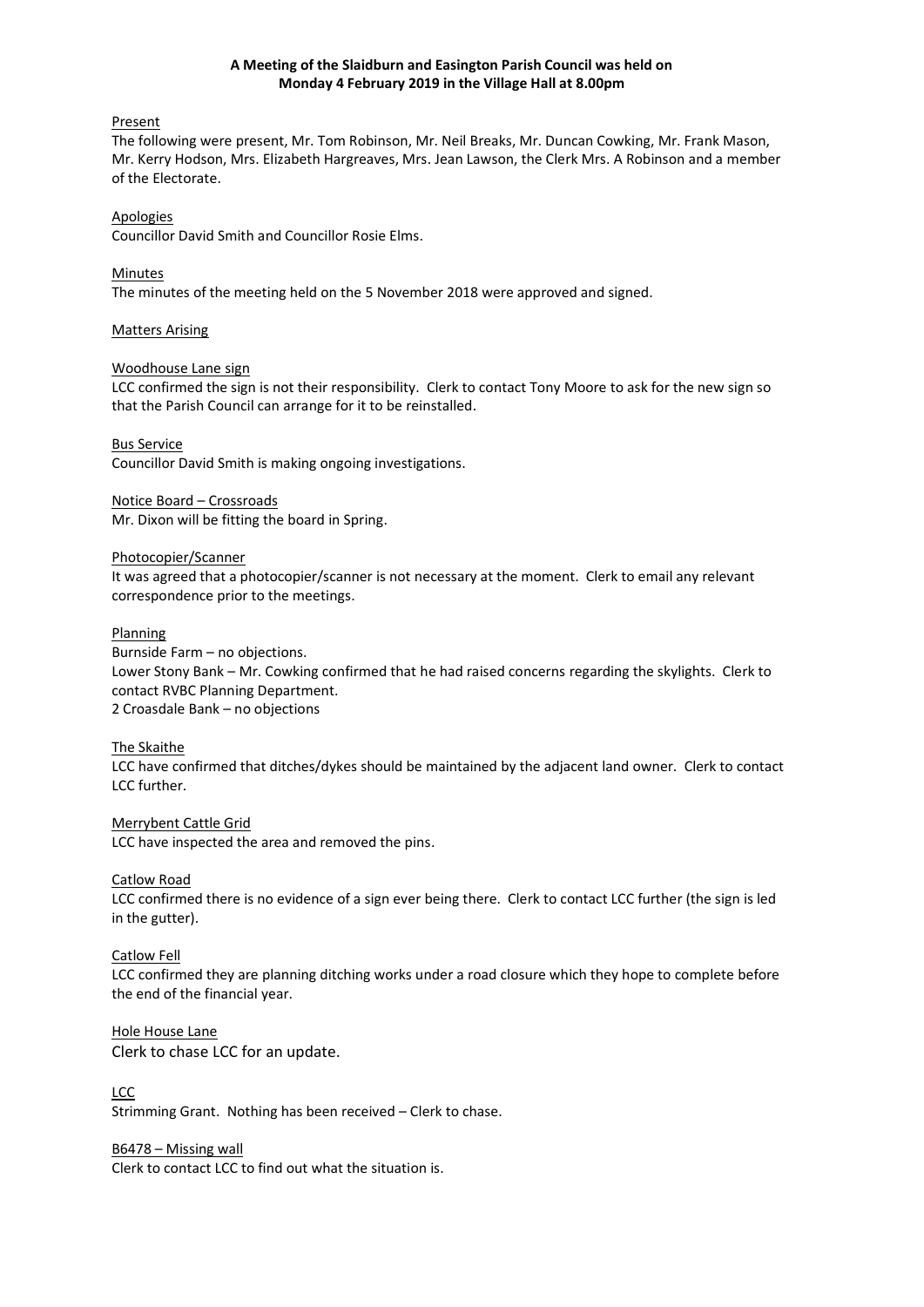### Christmas Lights

Thank you to Mr. Thomas Robinson for his help with installing and removing the lights and to Louise and Mark for allowing the lights to be put on the Mission Rooms.

### Christmas Tree

Thank you to United Utilities for providing the tree.

### Accounts

| Receipts<br><b>Bonfire Tickets and Donations</b> |                              | £355.00 |
|--------------------------------------------------|------------------------------|---------|
| Payments                                         |                              |         |
| A Robinson                                       | 123 REg - 3-year Domain Name | £35.96  |
| <b>Stanley Bros Tippers</b>                      | Sweeper Hire                 | £144.00 |

### Correspondence

### John Forrester

Mr. Forrester has asked the Parish Council to contact the Highways Authority to consider proposing a sensible limit on the size of vehicles passing through the village. Concerns were raised that this could have a huge impact on the local businesses in the area. Clerk to contact Highways Authority for guidance.

### Government Events

Invitation to Transforming Technology Services in Local Government Conference.

### Royal Voluntary Service Lancashire Hub

Information regarding Community Transport Service available – Mrs. Lawson to put poster on the notice board.

Les Wallace Information regarding petition on grouse shooting.

RVBC Register of Electors request form – Clerk to send off.

### Any Other Business

#### Free Parking Days

The May Queen have asked for their free parking day on Sunday 12 May 2019 – Clerk to contact RVBC. Steam Rally – Clerk to confirm the date and then contact RVBC.

### PC Liaison Meeting

Mr. Hodson provided an update from the last meeting.

Maps of Ward Boundaries are available on RVBC Website.

Parish Council Elections will be held in May 2019 – all information will be sent to the Clerk nearer the time. It was requested that Applications are sent in as early as possible.

#### May Queen

The May Queen Committee have asked if there would be any objections to holding a Scarecrow Festival on the village green. No objections were raised.

### Champion

Clerk to contact Highways Department regarding water/ice on the road following the very serious accident that happened there recently.

#### Slaidburn Health Centre

A public meeting is being held at Newton Village Hall on Thursday 07.03.2019 regarding the future of the Practice.